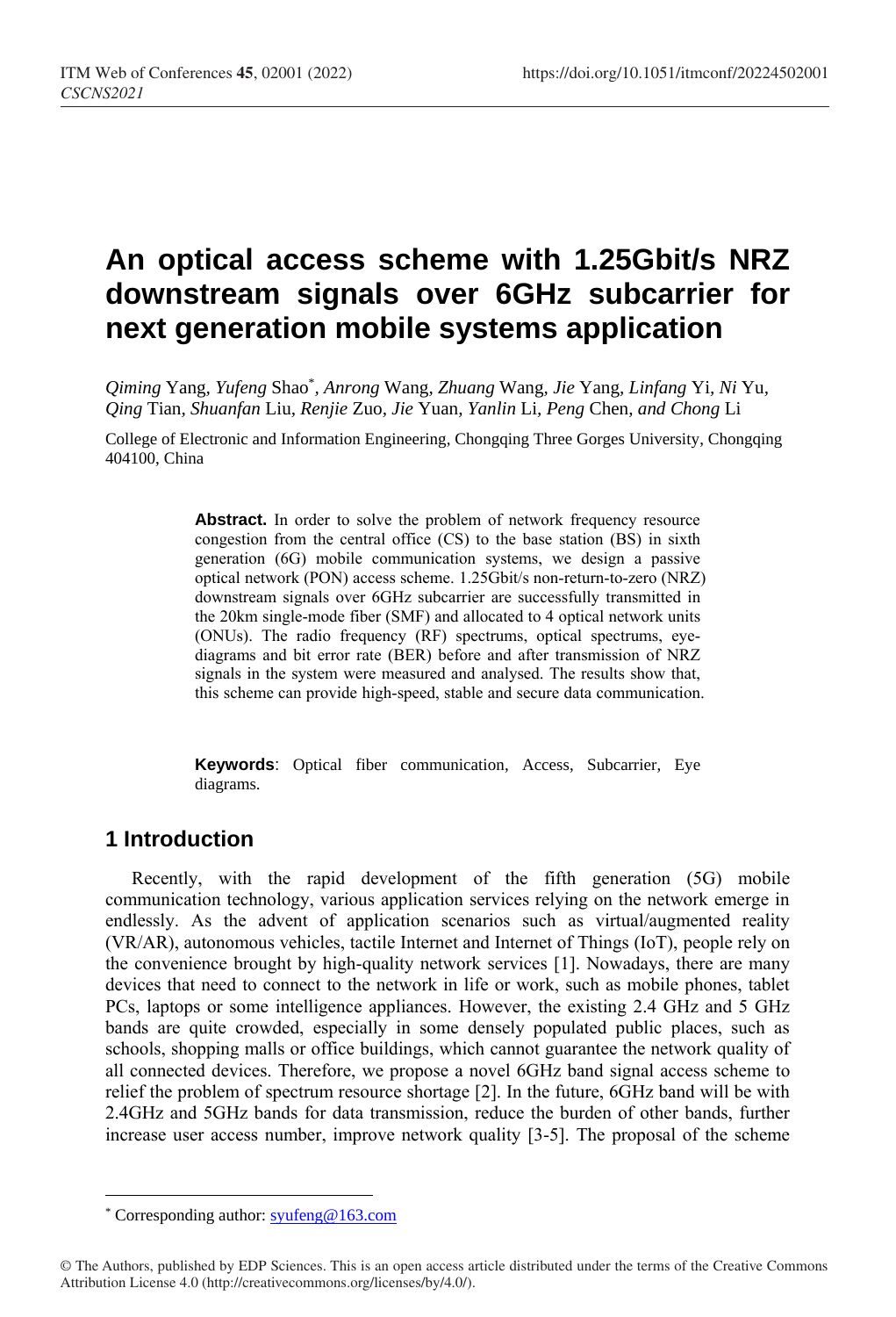also provides new way for the development of 6G mobile communication technology in the future [6].

The traditional optical fiber transmission system uses a control switch as a remote converter, but the shortcomings are obvious. The control switch is an active device and needs continuous power supply. PON technology replaces the control switch in the system with a passive optical splitter. There is no active device involved in the transmission process from the source to the destination. It saves costs, simplifies the installation and maintenance process, also further improves the flexibility [7]. PON technology can realize one-to-many communication network transmission, which has many advantages such as high capacity, low cost, easy maintenance and management. It is very suitable for longdistance signal transmission and network allocation [8-11].

We will use NRZ downstream signals over 6GHz subcarrier to transmit high-speed data in a PON access system. 1.25 Gbit/s NRZ signals are mixed to 6GHz band at the optical line terminal (OLT), and transmitted over 20-km-long SMF. The signals are allocated in the optical distribution network (ODN), and then transmitted to ONUs. The performance of the system is analyzed and summarized through the bit error rate, receiver power and eye diagram measured by simulation experiment.

#### **2 System**

As shown in Figure.1, the pseudo-random bit sequence (PRBS) generator is used as the signal source at the OLT. The generated random binary signal is input the non-return-tozero code pulse generator (NRZ Pulse Generator) to generate a 1.25 Gbit/s non-return-tozero code electrical signal. The signal is mixed to the 6 GHz band by the electrical multiplier. A continuous wave (CW) signal (Frequency: 193.1 THz, Line width: 10 MHz) is sent into the Mach-Zehnder modulator (MZM) together with the mixed electrical signal. The modulated optical signal is transmitted through a 20 km-long SMF. A passive splitter divides the optical signal into four transmission channels. The optical signal at the ONU is filtered by the Bessel optical filter (BOF) with bandwidth of 4.64 GHz, and then the optical amplifier is used to compensate for the attenuation loss of the optical signal in the transmission process. The optical signal detected by a PIN photo detector (Photodiode PIN) for optical-to-electrical conversion, and send the electrical signal into electrical amplitude demodulator to recover original data. Finally, the BER analyzer is used to evaluate the transmission performance of the system.



**Fig. 1.** PON access system using NRZ downstream signals over 6GHz subcarrier.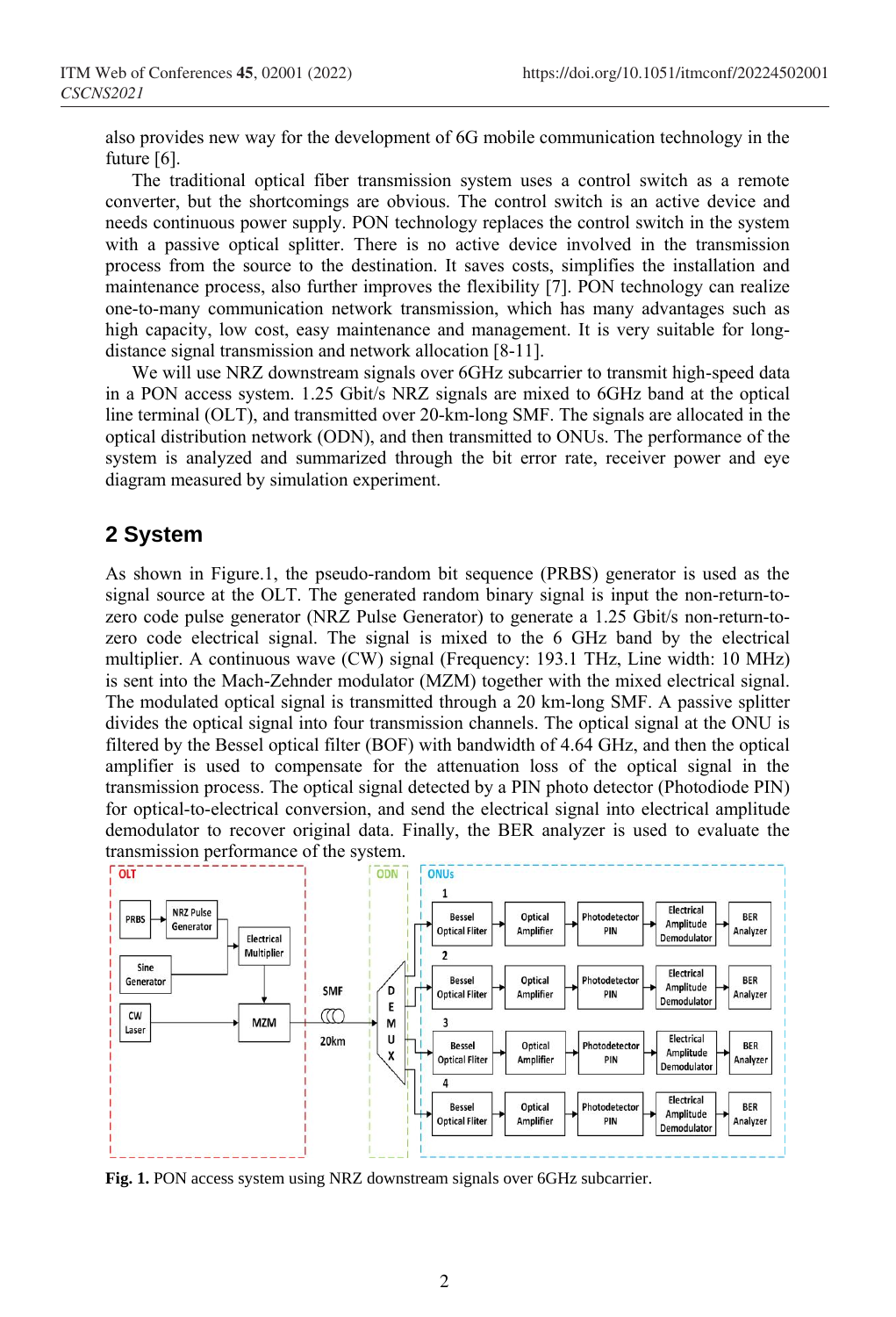#### **3 Results**

We evaluated the transmission performance of the system by analyzing the RF spectrum diagrams, optical spectrum diagrams, eye diagrams and BER curves. Figure.2 (a) shows the RF spectrum analysis of the signal after mixing to the 6 GHz band through the electric multiplier. It can be seen that the information carried by the signal is concentrated near the 6 GHz band.



**Fig.2.** (a) The RF spectrum before transmission; (b) The RF spectrum after transmission.

The optical spectrums of the modulated optical signal before and after transmission are shown in Figure.3 (a) and (b). Due to the transmission distance is short, there is almost no loss after 20 km fiber transmission. Since the four signals are basically the same, the first signal is taken as an example. The optical spectrum of the optical signal after splitting and filtering is shown in Figure.3 (c), and a part of the optical signal containing the original information is retained.



**Fig.3.** (a) The optical spectrum before transmission; (b) The optical spectrum after transmission; (c) The optical spectrum after splitting and filtering (the first signal).

The RF spectrum analysis (the first signal) after receiving and converting into electrical signal by PIN photo detector is shown in Figure.2 (b). It can be seen that the transmitted information still exists near the 6 GHz band. Finally, the original data is restored. The relationship between the receiver power and the bit error rate is shown in Figure.4. In Figure.4 (a) and (b) are the eye diagrams when the bit error rate is 2.85e-5 and 6.77e-26, respectively. When the receiver power is greater than-9.3dBm, the bit error rate of the four signals is about 1e-4, which meets the basic communication standards. With the increase of receiver power, the bit error rate is significantly reduced, the eye diagram is gradually clear, and the communication performance becomes better.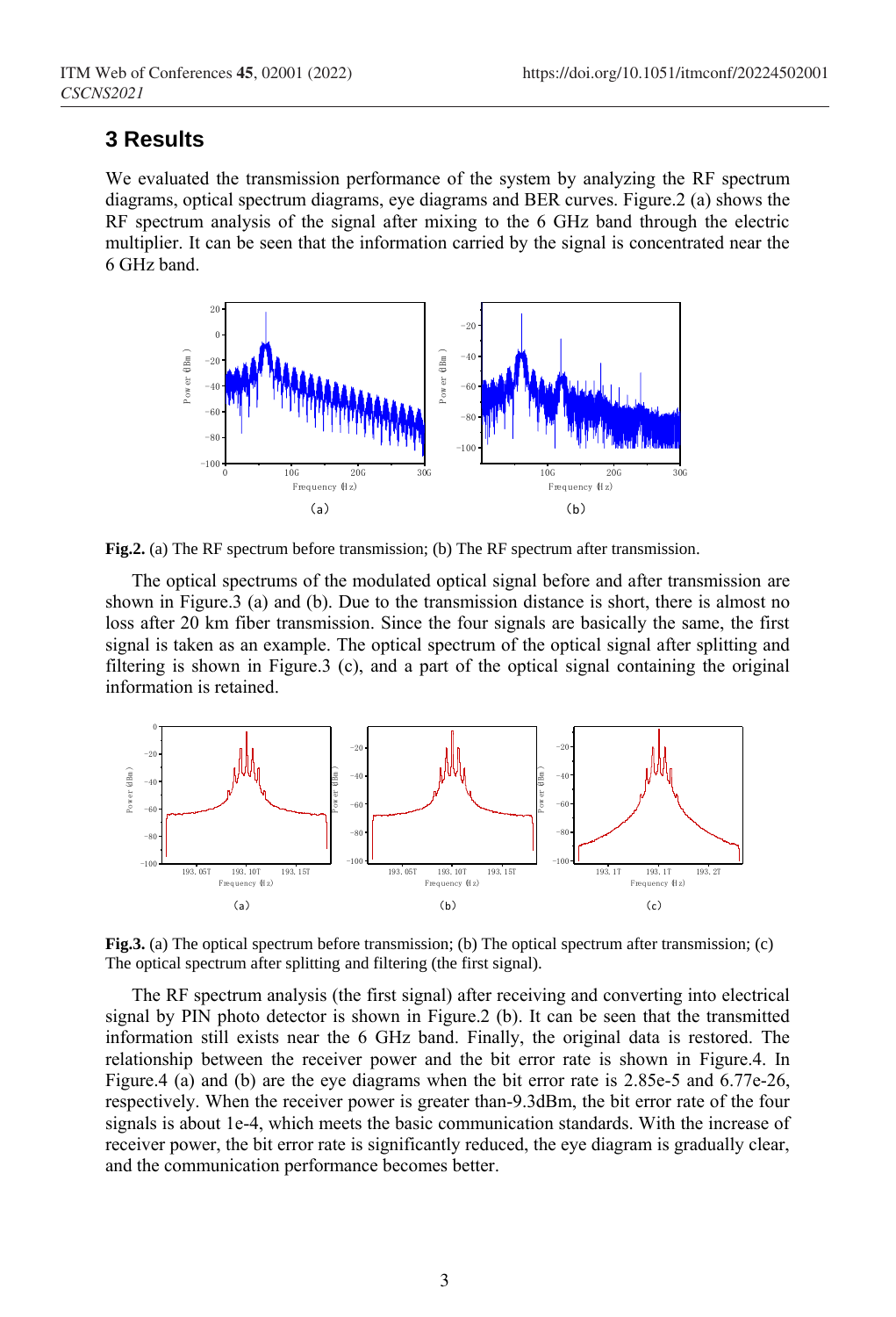

**Fig. 4.** BER performance of NRZ signal (the first signal); (a) The eye diagram when BER is 2.85e-5; (b) The eye diagram when BER is 6.77e-26.

# **4 Conclusion**

In this article, we design a novel PON access scheme using NRZ downstream signals over 6GHz subcarrier to transmit high-speed data in the 20km SMF and allocated to 4 ONUs. We have evaluated the transmission performance of the scheme, obtain the RF spectrum, optical spectrum and eye diagram characteristics before and after signal transmission, and analyze the bit error rate performance and receiver sensitivity. This scheme provides one novel method for achieving high speed downstream access from the CS to the BS, and it maybe can be used in the future 6G wireless communication system.

This work is partially supported by the National Natural Science Foundation of China (61107064); Science and Technology Research Program of Chongqing Municipal Education Commission (KJZD-M201901201); Chongqing University Innovation Team Founding (KJTD201320); Chongqing Science and Technology Commission Foundation (cstc2018jcyjAX0038, cstc2016jcyjA0246); Chongqing Key Laboratory of Geological Environment Monitoring and Disaster Early-warning in Three Gorges Reservoir Area; Youth Project of Science and Technology Research Program of Chongqing Education Commission of China (KJQN201801227); Chongqing Three Gorges Reservoir Area Geological Environment Monitoring and Disaster Warning Key Laboratory Open Fund Major Project (ZD2020A0104); Science and Technology Research Program of Chongqing Education Commission of China (KJ1401005); Chongqing Three Gorges College Excellent Achievement Transformation Project (18CGZH03). Postgraduate scientific research innovation project of Chongqing Three Gorges University (YJSKY21015).

## **References**

- 1. Pham Q V, Fang F, Ha V N, et al. A survey of multi-access edge computing in 5G and beyond: Fundamentals, technology integration, and state-of-the-art[J]. IEEE Access, 2020, 8: 116974-117017.
- 2. Naik G, Park J M, Ashdown J, et al. Next generation Wi-Fi and 5G NR-U in the 6 GHz bands: Opportunities and challenges[J]. IEEE Access, 2020, 8: 153027-153056.
- 3. Zhao Yue, Yang Junteng. Wi-Fi 6E test method research [J]. Digital communication world, 2021 (09): 8-9+26.